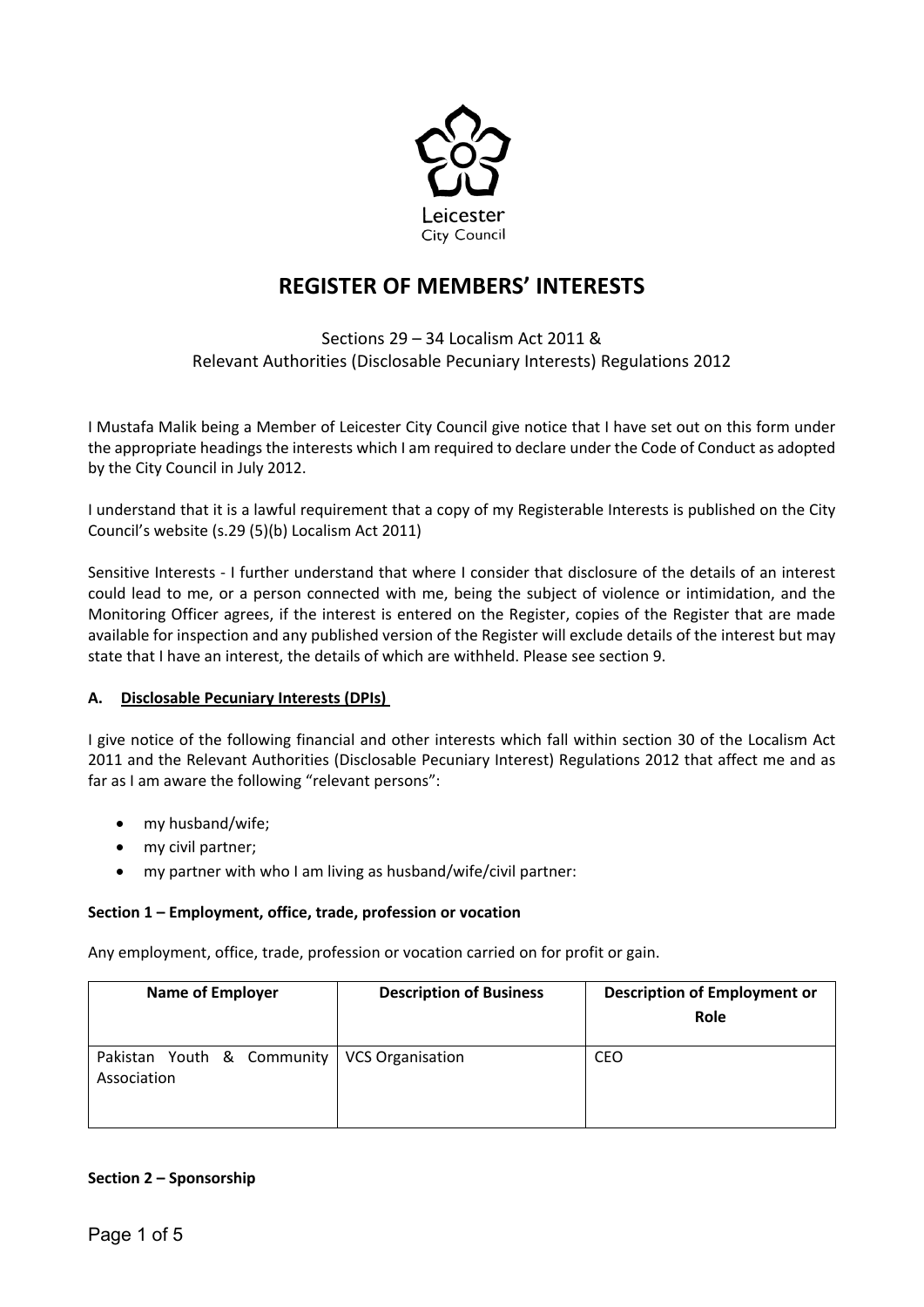Any payment or provision of any financial benefit (other than from Leicester City Council) made or provided within the relevant period in respect of any expenses incurred by me in carrying out duties as a member or towards my election expenses.

This includes any payment or financial benefit from a trade union within the meaning of the Trade Union and Labour Relations (Consolidation) Act 1992

| <b>Body</b>                  | <b>Benefit</b>                    |
|------------------------------|-----------------------------------|
| Leicester South Labour Party | Assistance with Election Expenses |
| Spinney Hills Labour Party   |                                   |
| Unite Union                  |                                   |
| <b>GMB Union</b>             |                                   |
| Smith-Newton Associates Ltd  |                                   |
|                              |                                   |

## **Section 3 – Contracts**

Any contract which is made between the relevant person (or a body in which the relevant person has a beneficial interest) and Leicester City Council:

- (a) under which goods or services are to be provided or works are to be executed; and
- (b) which has not been fully discharged.

## **Description of Contract**

## **Section 4 – Land**

Any beneficial interest in land which is within the area of the city of Leicester.

Personal home addresses need only, if you choose, be "described" by type of ownership (e.g. freehold), type of property (e.g. bungalow) and Ward in which located. For other "land" the full address must be provided.

Note however that even in the case of personal home addresses, if your "interest" becomes relevant in a particular matter/decision such as to be likely to prejudice your judgement of the public interest, you must disclose it in full and withdraw

| <b>Address/Description of Land</b>                                                                     | Nature of Interest in Land   |  |
|--------------------------------------------------------------------------------------------------------|------------------------------|--|
| I jointly own with spouse a semi-detached property   Joint-owner (Property is partially rented out and |                              |  |
| 43 Drinkstone Rd.                                                                                      | wife receives rental income) |  |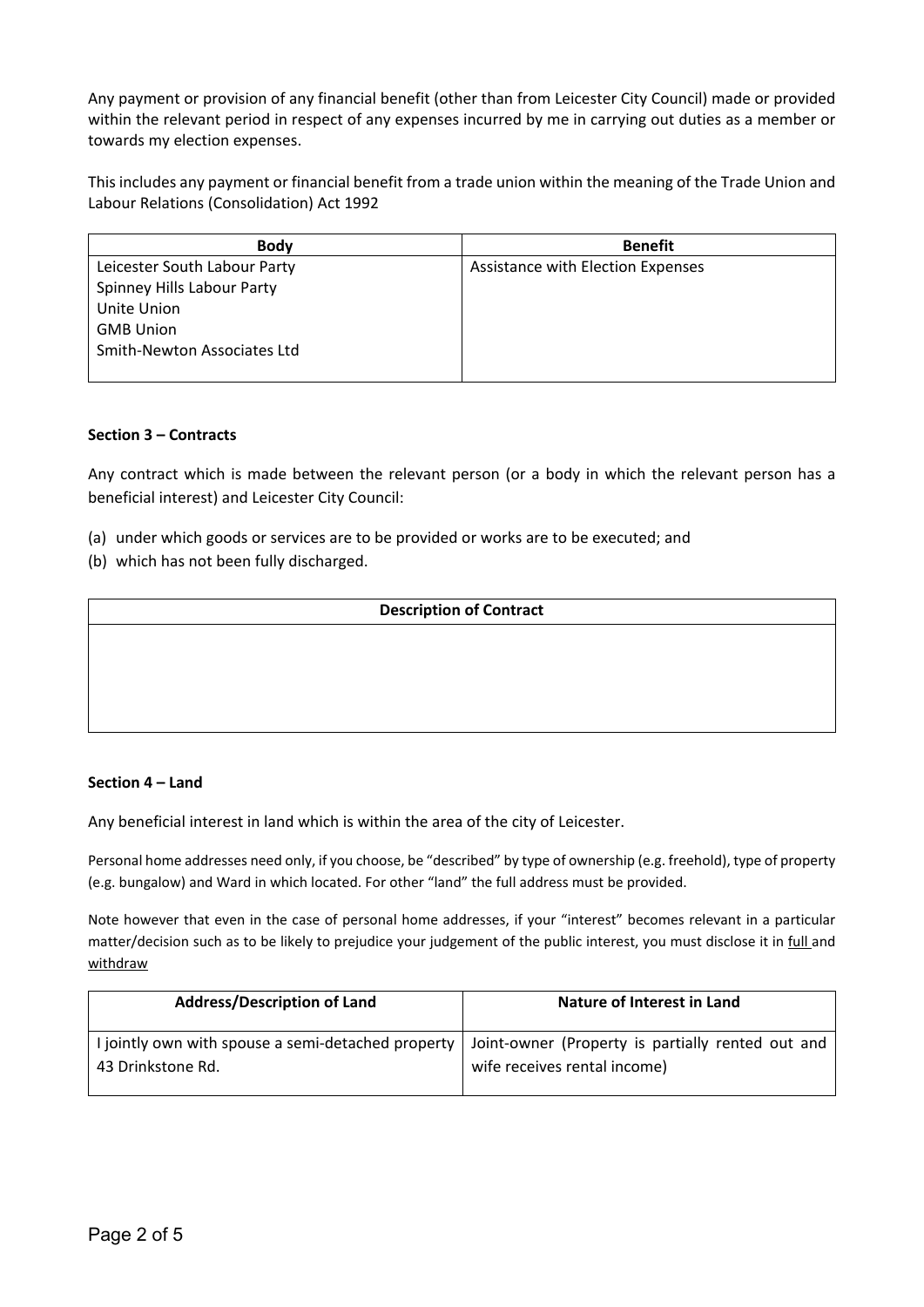## **Section 5 – Licences**

Any licence (alone or jointly with others) to occupy land in the area of the city of Leicester for a month or longer.

| <b>Address/Description of Land</b> | <b>Nature of Licence</b> |
|------------------------------------|--------------------------|
| None                               |                          |

## **Section 6 – Corporate tenancies**

Any tenancy where (to your knowledge):

- (a) the landlord is Leicester City Council; and
- (b) the tenant is a body in which the relevant person has a beneficial interest.

| <b>Address/Description of Property</b> | <b>Nature of Interest in Property</b> |  |
|----------------------------------------|---------------------------------------|--|
| None                                   |                                       |  |

## **Section 7 – Securities**

Any beneficial interest in securities of a body where:

- (a) that body (to your knowledge) has a place of business or land in the area of the city of Leicester; and
- (b) either
	- i. the total nominal value of the securities exceeds £25,000 or one hundredth of the total issued shared capital of that body; or
	- ii. if the share capital of that body is of more than one class, the total nominal value of the shares of any one class in which the relevant person had a beneficial interest exceeds one hundredth of the total issued share capital of that class.

## **Name of Company/Body**

None

# **B. Other Disclosable Interests**

## **Section 8 – Other Disclosable Interests (ODIs)**

You will have an "Other disclosable interest" in an item of business of the Authority where a decision in relation to that business might reasonably be regarded as affecting the well-being or financial standing of you, or a member of your family or a person with whom you have a close association (see below), to a greater extent than it would affect the majority of Council Tax payers, ratepayers or inhabitants of the Ward or electoral area,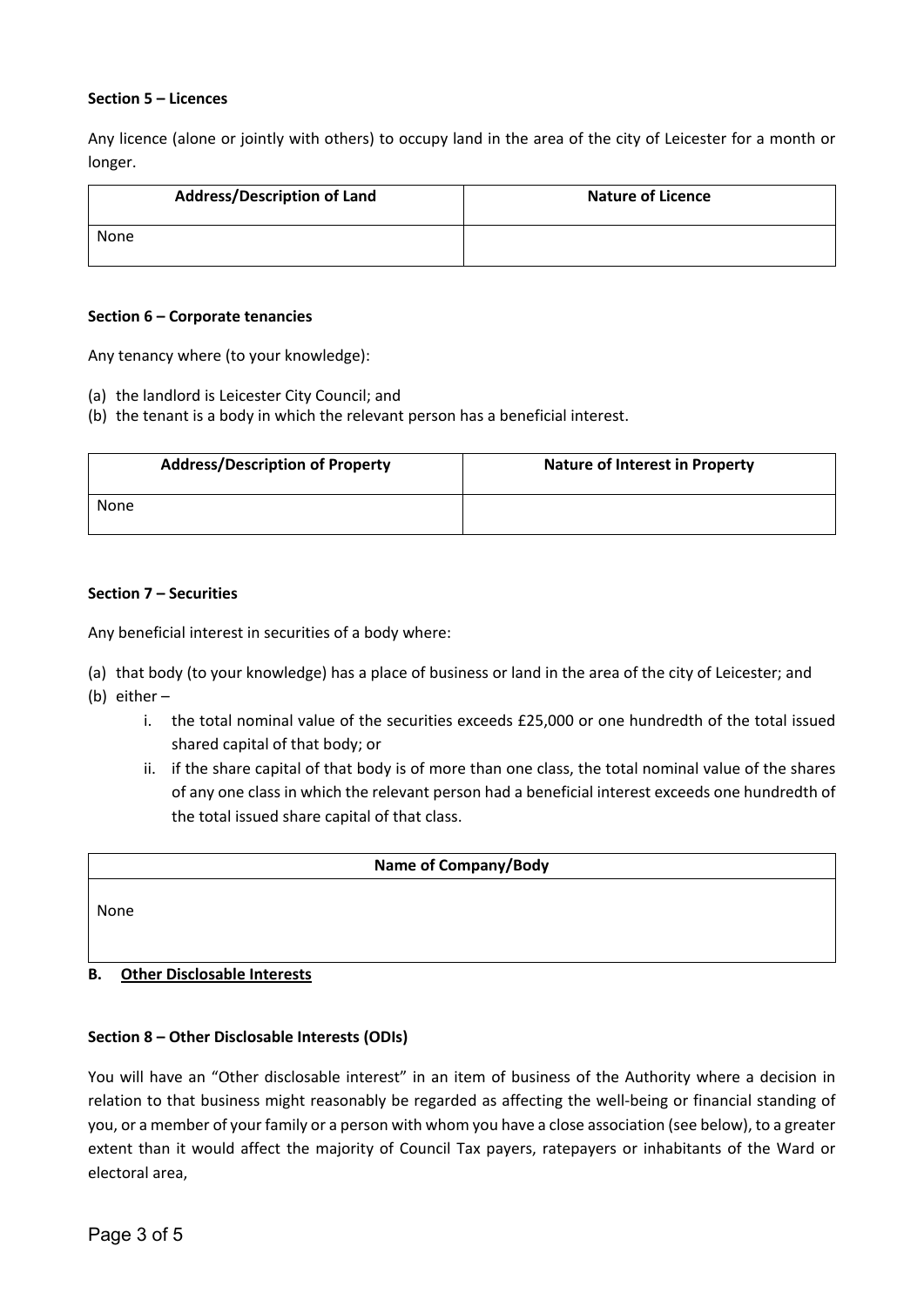- "close association" is not defined in law but would reasonably include someone with whom you are in regular or irregular contact over a period of time, who is more than an acquaintance, and is someone whom a reasonable member of the public might think you were prepared to favour or disadvantage when discussing a matter that affects them.
- An ODI might include your membership/appointment to charities, clubs, companies, schools or other bodies where this may be seen to be relevant to, or have a bearing upon, your judgement of the public interest. Other examples might include matters such as the receipt of Council services (social care, earned income, housing etc).

## **Other Disclosable Interests**

The Labour Party – Member Leicester Labour Group – Member Leicester South Labour Party – Member Spinney Hill Labour Party – Member Member of the 'Unite' Trade Union The Islamic Centre Leicester – Trustee and Management Council Member

Uncle is a City Council employee

## **C. Other matters**

## **Section 9 – Sensitive interests**

I have/do not have (please delete) any Sensitive Interests as defined by s 32 Localism Act 2011 and the Monitoring Officer considers that disclosure could lead to the risk of violence or intimidation. I understand that the Monitoring Officer maintains a separate, confidential, Register of Sensitive Interests.

## **Section 10 – Gifts & Hospitality**

Any gift, benefit or hospitality with a value in excess of £25 which you have accepted as a member from any person or body other than the Council

| Date | Source | Gift | Value |
|------|--------|------|-------|
|      |        |      |       |
|      |        |      |       |
|      |        |      |       |
|      |        |      |       |
|      |        |      |       |
|      |        |      |       |

# **Declaration**